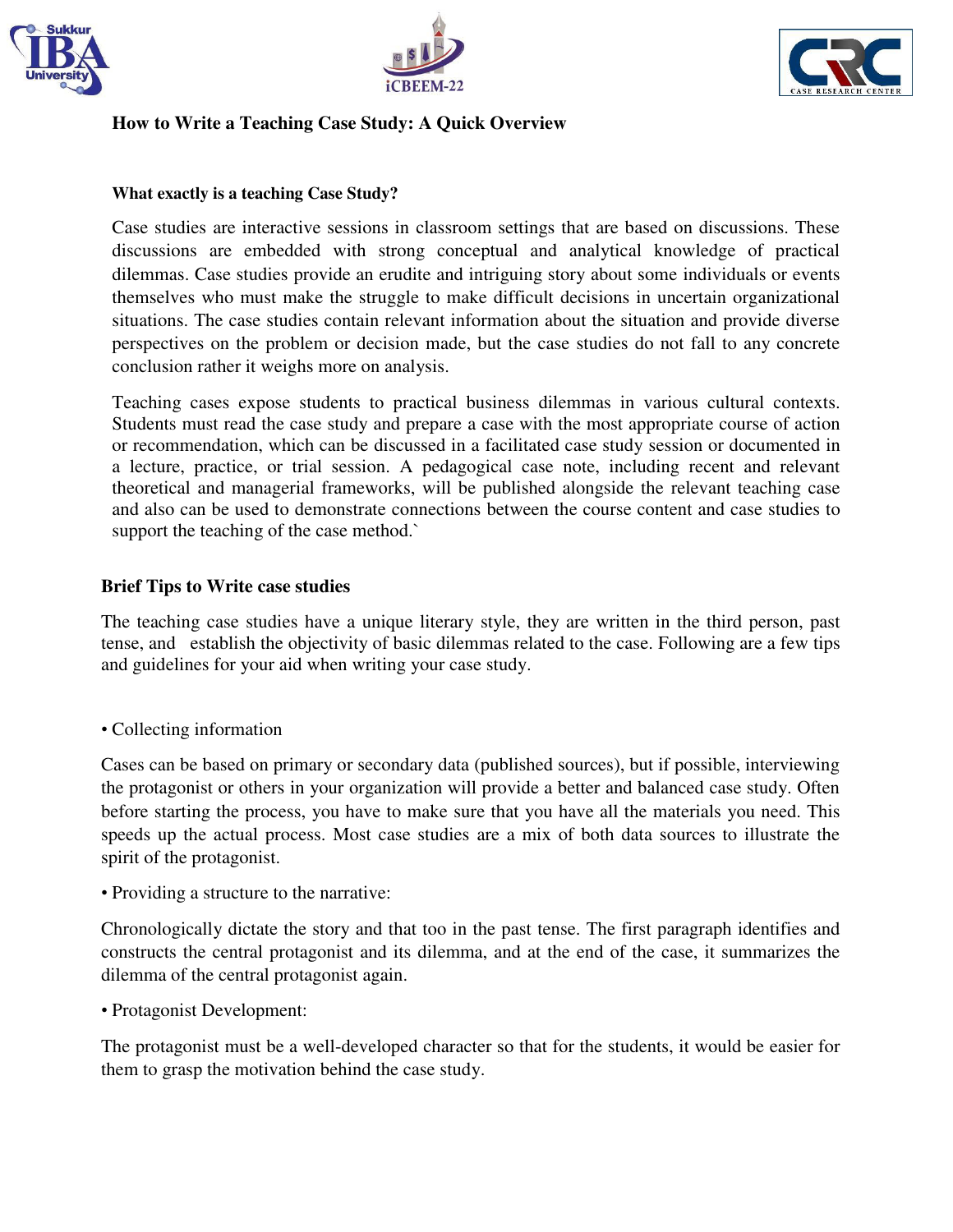





• Permission access: (Mandatory, if cases are empirical in nature).

When submitting the case study and educational notes from the respective protagonist or company of the case, a signed permit and a permit for non-copyrighted material must be included.

• Clarity regarding the teaching subject:

Case methods provide a variety of classroom participation methods, including discussions, roleplays, presentations, and ratings. It is further up to you to determine the best method for the case which you want to write.

• Identifying the case lead author:

It is encouraged to work with your colleagues to create a case study. However, when writing a case with others, you need to make sure that the case is read in one voice. You don't have to divide your work evenly. Instead, try the individual strengths. One author may be better at analyzing data, and another may be better at something else. This is very important because when it's once published, it cannot be changed.

# **Structuring the Case Study:**

The introductory paragraph must be written in the past tense, should make clear the protagonist should be reflecting on some sort of an issue, indicate the nature of that issue, should be telling why it is an issue, must be specifying the date and place, and telling about the decision-maker.

The body paragraph of the case study should follow the story in chronological order, should be following a business or scientific background, the background of the company, and the details of the issue which is being faced by the respective company.

The concluding paragraph should be providing a small recap to recapitulate the main issue or to bring in some new questions.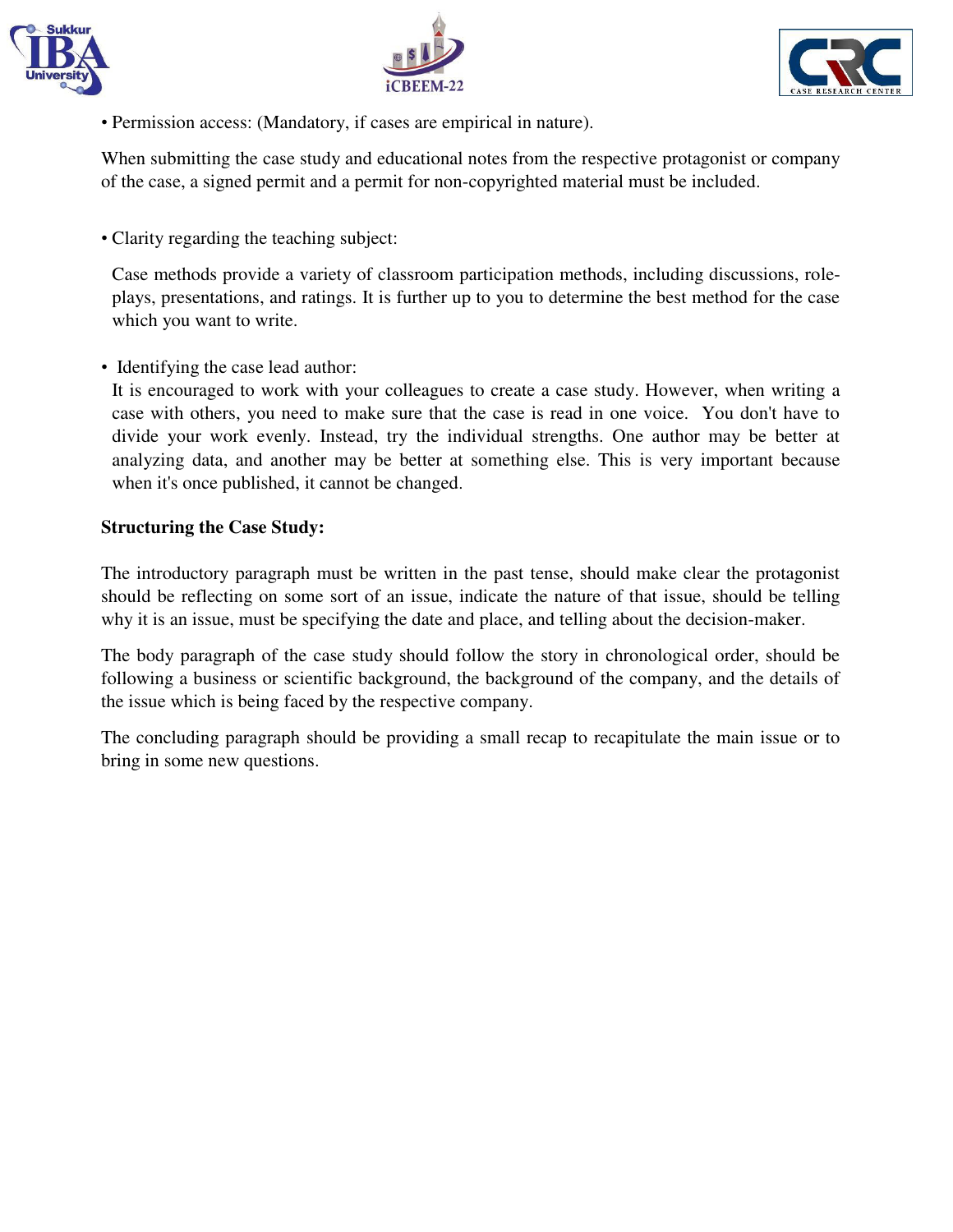





**Emerging Markets Case Studies (ISSN: 2045-0621)** 

### **Guide to Writing a Teaching Note**

### **What is Teaching Note?**

A teaching note (TN) is primarily used as a guide to case teachers or instructors who intends to teach your written case study in classroom settings. TN contains the teaching objectives which instructors want to achieve from teaching the case. In addition. It gives the instructors robust academic resources they could use to deepen their knowledge of the topic being taught. Also, it also demonstrates your depth of knowledge of the chosen field of academia. Many of the emerging market cases will be taught by instructors who have never lived, worked or taught in the specific emerging market setting of your case study, and so your TN should have to enable the instructors to gain insights into the complexities and challenges of this unique business operating environments.

Technically, TN provides a basis that how the written case can be taught; it contains all the necessary information that the instructor requires to run the show. For example, from the questions, the students should prepare before the class based on their reading of the case, to an example of a plan for the case teaching session. It includes possible answers to the assignment questions and may include a range of additional materials that could be used by the lecturers. It does not prescribe how a case should be taught, it merely offers suggestions. A TN can be of great assistance to instructors who are new to teaching cases, so it should reflect knowledge of case teaching methodology.

### **Writing Teaching Notes**

A teaching note should be begun at the same time as the outset of writing the case and should evolve over a period of time. The teaching objectives and major theoretical aspects should be decided on before the case is written as discussed in the guidelines for writing a case. The analysis of the assignment questions could be written before you teach the case for the first time. The teaching plan section may only be written after you have taught the case for the first time and you discovered what worked and didn't work in the teaching process. You would also then be aware of what issues the students raised that you may want to discuss in the teaching note. Teaching notes require a great detail of preparation as they become part of the intellectual capital of the teaching fraternity and become part of your academic brand.

**Format of a teaching note** It is strongly suggested that submitted teaching notes follow the format and all the headings given in the template example below. It is expected that a teaching note would be a minimum of 4000 words but may go up to 10,000 words.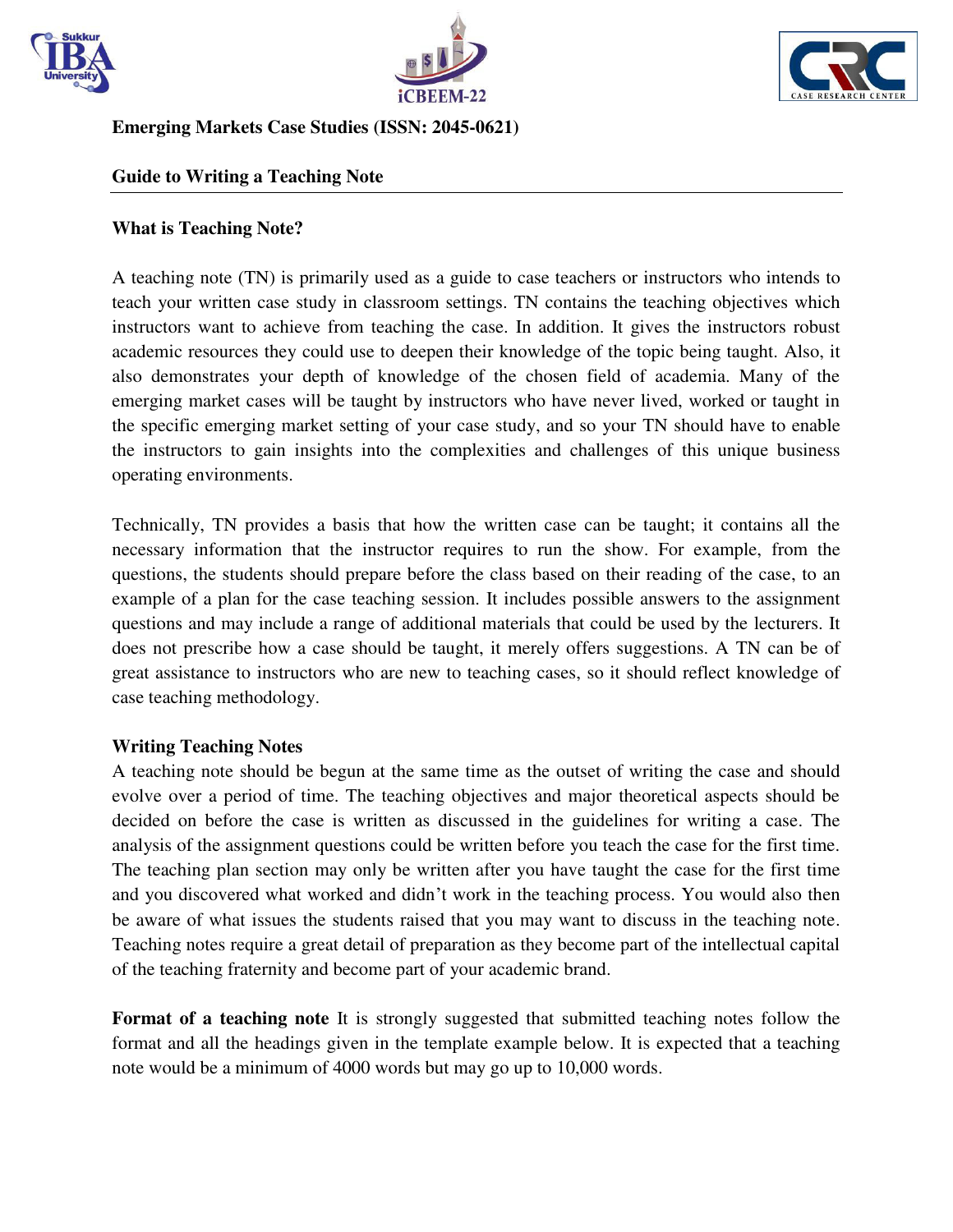



**Teaching Note** 



## **THE NAME OF THE CASE STUDY IS PLACED HERE**

Normally, TN contains the following headings:

#### **SYNOPSIS**

This should be a 150-200 words synopsis of the case study. In it, you should give a few details of the name of the organization, the industry, the country, the time span of the case study, the protagonist, and, what the challenge facing the protagonist is. You should give a sense of what sub-field of academia the case is designed to teach e.g. market segmentation in the telecommunications sector, or performance management in the NGO sector.

### **TEACHING OBJECTIVES**

This section should be between 150 and 250 words long. It should state the level of student the case is aimed at e.g. undergraduate, Masters students in a particular field, MBA, students, or short course executives. It should name the field of study that the case study could be taught e.g. innovation, social entrepreneurship, corporate finance, and product development in emerging markets. It could be suited for a number of types of students or courses.

The teaching objectives for the case must be given. These clarify what you expect students to learn from the reading of the case, preparing for the lecture, and during the process of teaching the case. There are typically between three and five objectives. They should be presented in a numbered format. These should be very similar to the expected learning outcomes on the title page of the case study. You should consider whether the objectives are around content (i.e. you want to teach an academic principle or model) or whether you want to teach a process (e.g. how students come to better decisions once a variety of options have been presented and defended). These teaching objectives would need to be closely aligned to whatever courses you are suggesting the case be taught in.

An example of a teaching objective could be:

Teaching Objective 1: To make students understand the importance of market research and equip them with market research methods for new product launch.

#### **RESEARCH METHODS**

This section (typically between 30 and 100 words) needs to detail the types of data, and data collection methods, that were used to research the case study. These can be primary and/or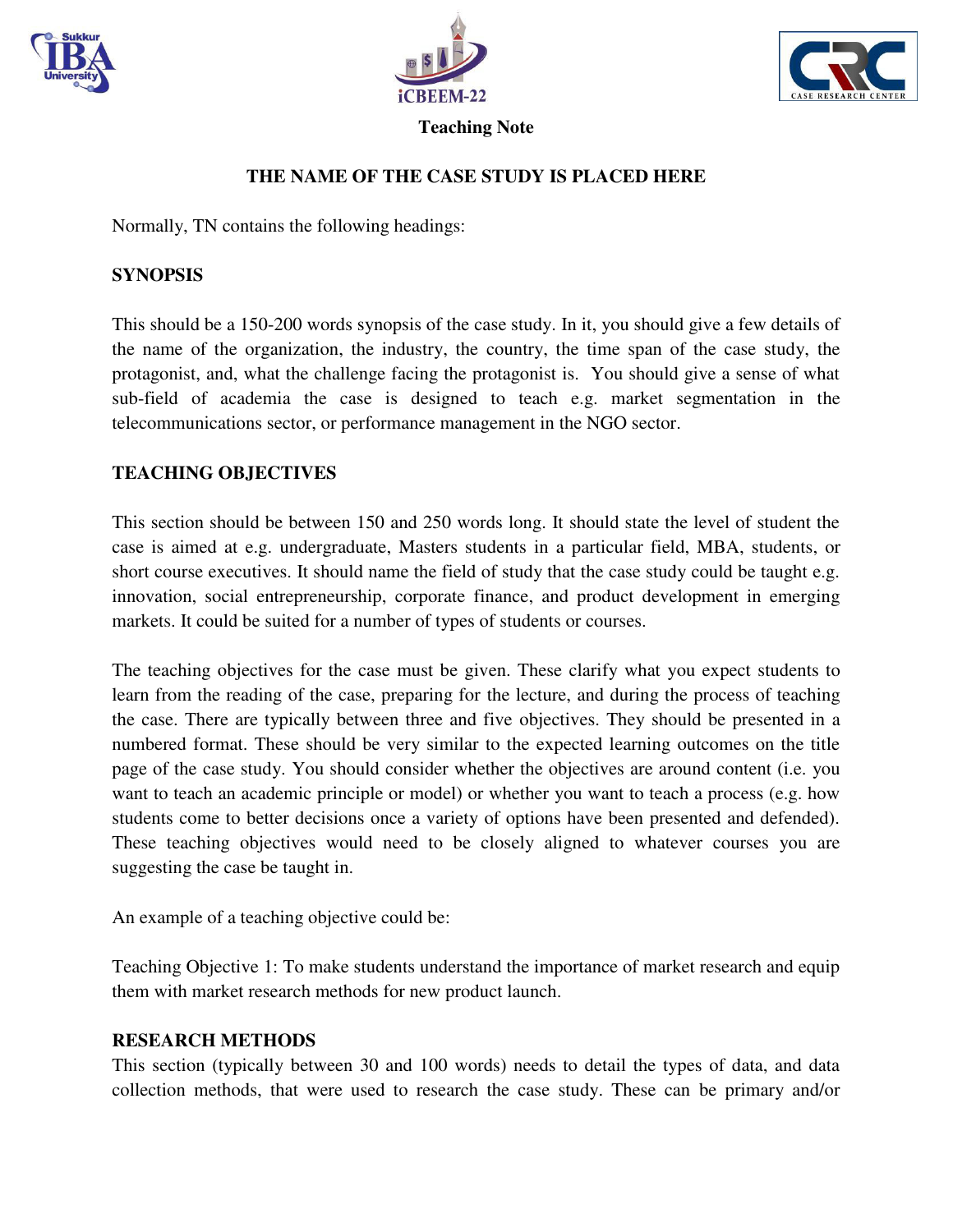





secondary data, including among others field interviews within the case organization, organizational documents, industry reports, and news articles.

## **KEY WORDS AND SUBJECT CODE**

The subject code should be the same as the one on the case study title page. There should be about keywords which will help instructors decide if this case study will fit into their course design e.g. Social entrepreneurship, performance management, and strategy.

### **ASSIGNMENT QUESTIONS**

This section should be about 150 words long.

You should give between 3 to 5 numbered questions that the students should prepare answers to before they come to class. They should be told they will be expected to both answer the question and be able to defend their reasoning for their answer. An example of a question is:

**Question 1:** Do you think the company should focus on selling their product into other countries or should they focus on expanding their product range in the domestic market? **How?** 

The questions should be closely aligned to the teaching objectives in the previous section and cover the expected content learning outcomes of the case. The expected answers to the questions should not be simplistic but should require the students to think about a complex issue that could have a variety of feasible answers. These questions are typically used by instructors in their course outlines for individual or group pre-class preparation.

### **ADDITIONAL MATERIALS**

These could take two forms. You may suggest the students access some of the named materials in additional preparation before the lecture e.g. to look at a YouTube clip online or to refer to a model in the textbook. Or you may provide photographs, short videos of the protagonist, typical customers, links to websites (e.g. Gapminder), or YouTube clips – or upload another form of video that the instructor could use during the class session to increase the students' engagement with the case during the class.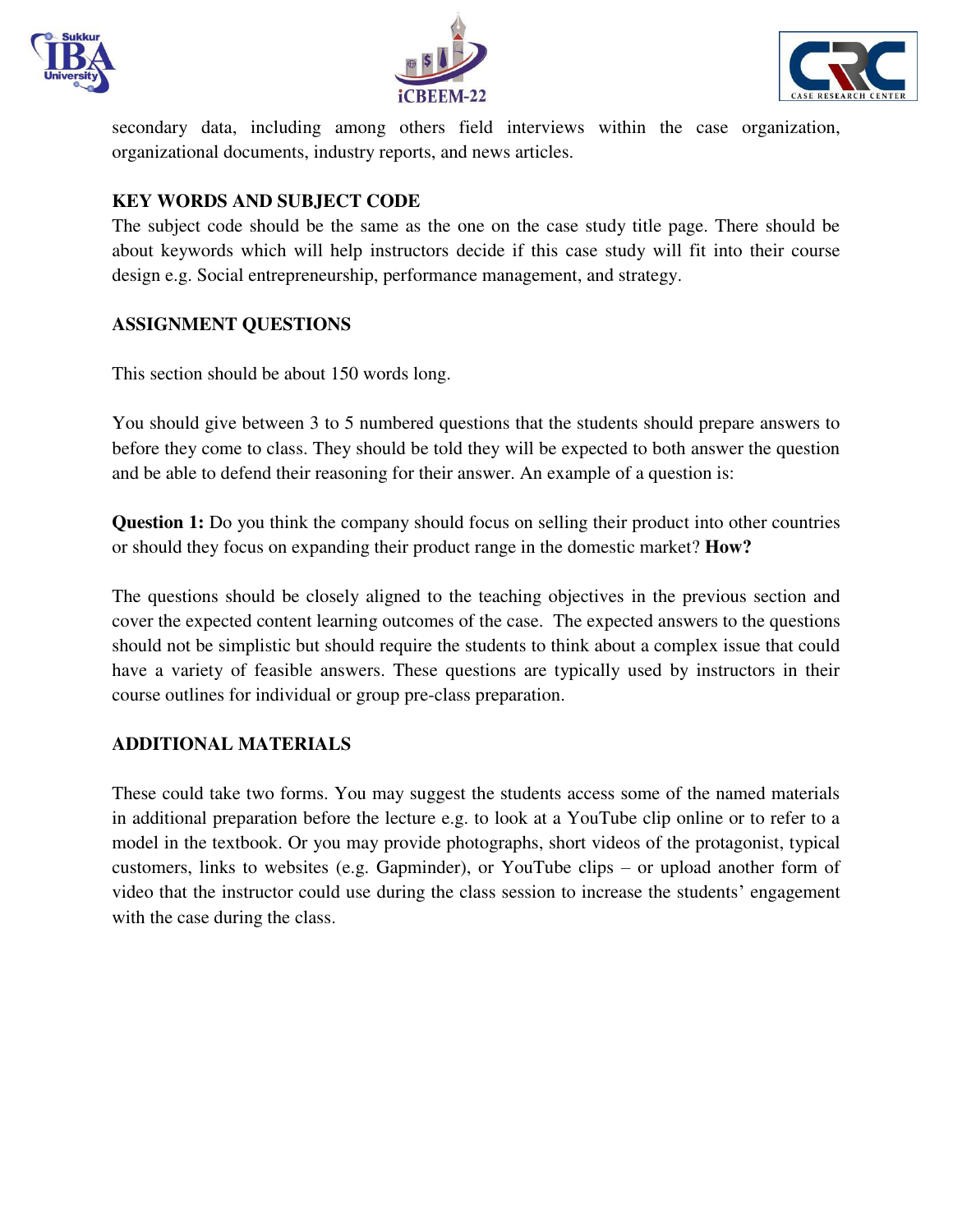





### **SUGGESTED CORE READINGS**

Here you should give approximately 5 recent references the instructor could read to deepen their knowledge on the particular academic topic the case is focused on. This list should include both journal articles, periodicals, and published material includes textbooks. These references should be given in alphabetical order in APA 6.0 format e.g.

- Bartscht, J. (2015). Why systems must explore the unknown to survive VUCA environments. *Kybernetes*. *44*, 253-270.
- Bloom, P. N., & Chatterj, A. K. C. (2009). Scaling social entrepreneurial impact. California Management Review, 51, 114-133.

# **TEACHING PLAN AND TIMING**

The purpose of this section is to give the instructors an idea of how you would teach the case in 90 minutes (Not necessary 90 minutes but it can last 120 minutes depends on the teaching objectives). This is just a suggested method and is not prescriptive for other instructors to use. It could include some creative methods but should show knowledge of case teaching methodology. You should give an approximate timing for each section. This section should be about 500 words long, and refer where relevant to the suggested board plan that is included as a TN Exhibit.

It could look like this:

- *15 minutes:* Introduction get the class to vote on a key question e.g. Is this company financially stable? Then elicit from the class the reasons given by those who voted yes and those who voted no.
- *5 minutes:* The instructor could show a YouTube clip referenced under additional materials illustrating the context of the study.
- 25 *minutes:* Assignment question 1 the instructor shows the relevant academic model from the teaching note exhibit and gets the class to discuss how the details of the case correspond to the model.
- 35 *minutes:* Assignment question 2 the instructor gets the class to work in pairs to come up with a suggested action plan for the protagonist/company – the instructor randomly selects two pairs of students to present their plans – and then presents a framework given in the teaching note exhibit to assist the students in making decisions in the future.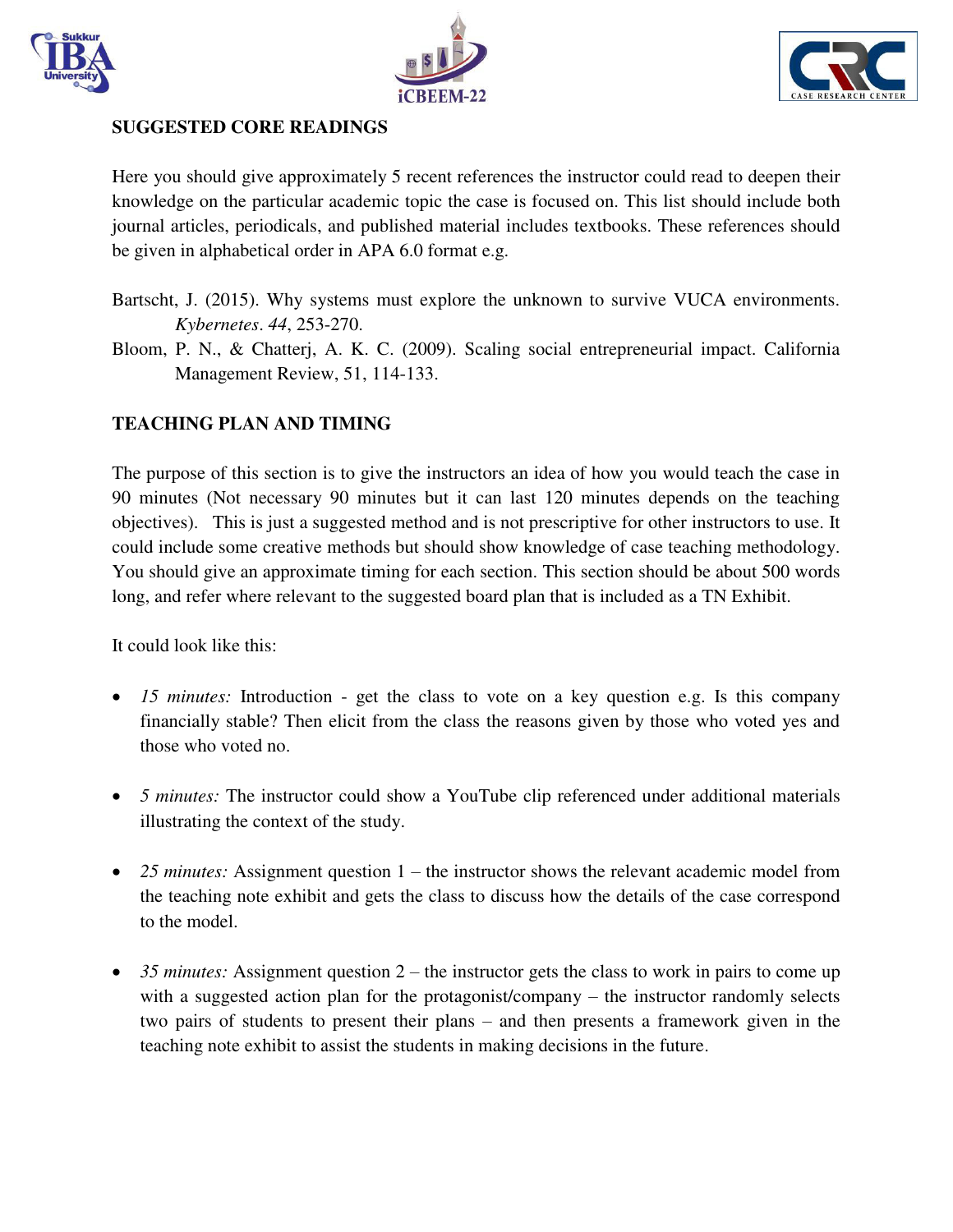





*5 minutes:* Conclusion restating the key learning points or reading the postscript.

# **ANALYSIS OF ASSIGNMENT QUESTIONS**

A model answer of about 700 words should be given to each assignment question. The answer should include the application of models / frameworks / concepts from textbooks & journal articles to deepen the analysis and show knowledge of current academic thinking in the field of study. Use should be made of the suggested core readings given above and other sources. It is strongly suggested that the writer provides some diagrams/ figures /models which should be placed in exhibits at the end of the teaching note, and reference must be made to the source of each exhibit. If it is the case writer's own model it should be referenced as "authors own". All sources must be referenced in footnotes. This section should be written as a template answer. If possible this section could also include possible student responses to the question and how these should be responded to.

### **KEY LEARNINGS**

The instructor can conclude the case discussion with a summary of how the case demonstrates 2 to 3 key learnings from the case, e.g. the centrality of cash flow management in organisational sustainability, or the importance of responding to a wide range of stakeholders in different ways, as well as providing the students with a model or framework given as an Exhibit, which the students could apply in the future to solve other problems they may face in their careers. These must be stated clearly here in about 150 words.

### **POSTSCRIPT**

If the case writer knows what happened in the organisation after the time period in which the case is set, how the organisation or protagonist responded to the dilemma in the case and what the outcome was, a postscript could be placed here. The instructor could then read this at the end of the lecture.

### **EXHIBITS**

All figures, tables, models, and diagrams referred to in the analysis section, or other supporting material (e.g. set of company accounts, photographs) should be placed here in the following format.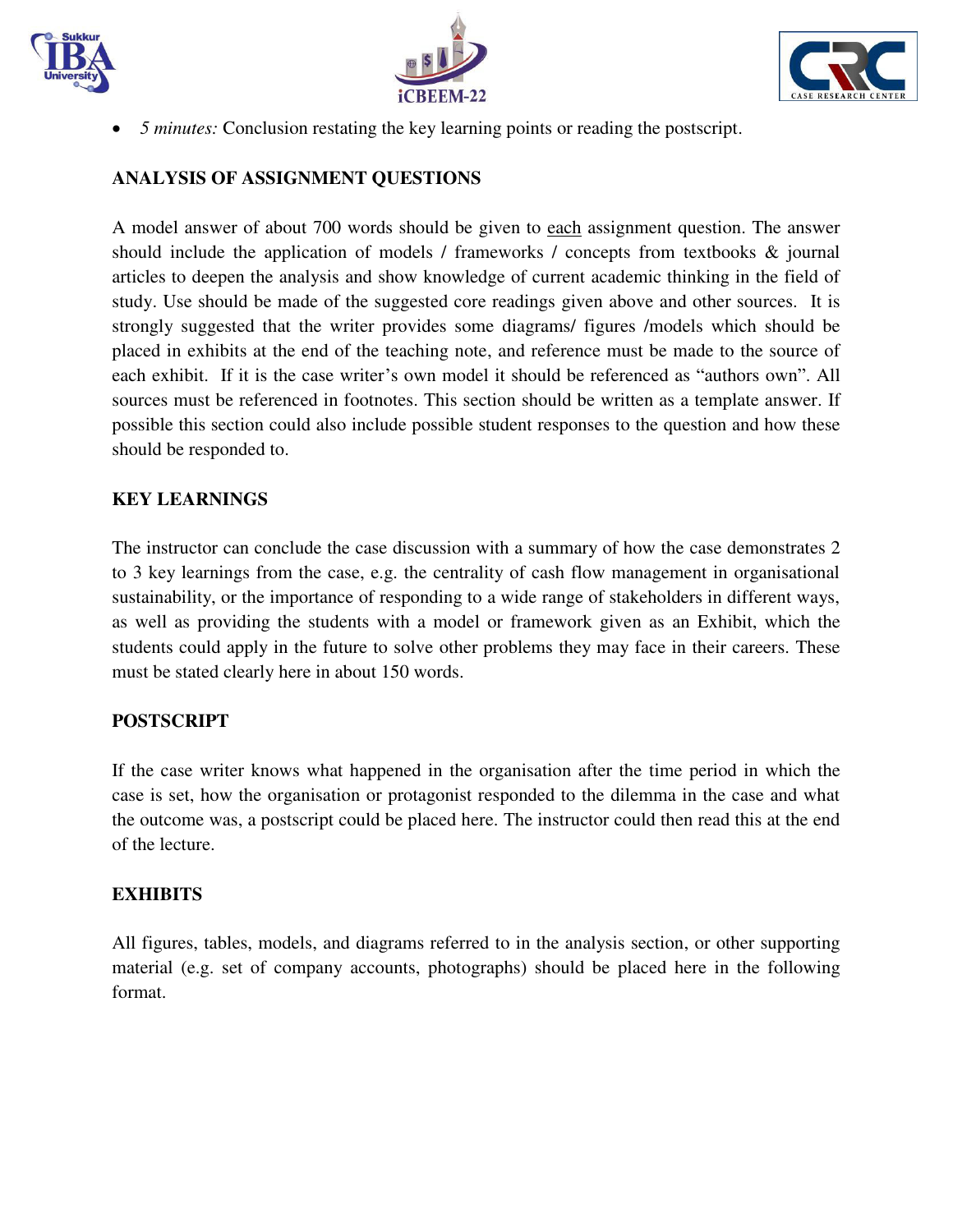





## **EXHIBIT TN-1: [FIRST EXHIBIT TITLE]**

Place the figure here

Source: Case author's own

# **EXHIBIT TN-2: [SECOND EXHIBIT TITLE]**

Place the model here

Source: Soda, G., & Zaheer, A. (2012). A network perspective on organizational architecture: performance effects of the interplay of formal and informal organization*. Strategic Management Journal, 33*, 751-771.

### **EXHIBIT TN-3: SUGGESTED BOARD PLAN**

A board plan should visually outline the structure, sections and content of the classroom discussion, as captured by the instructor on a board in the room.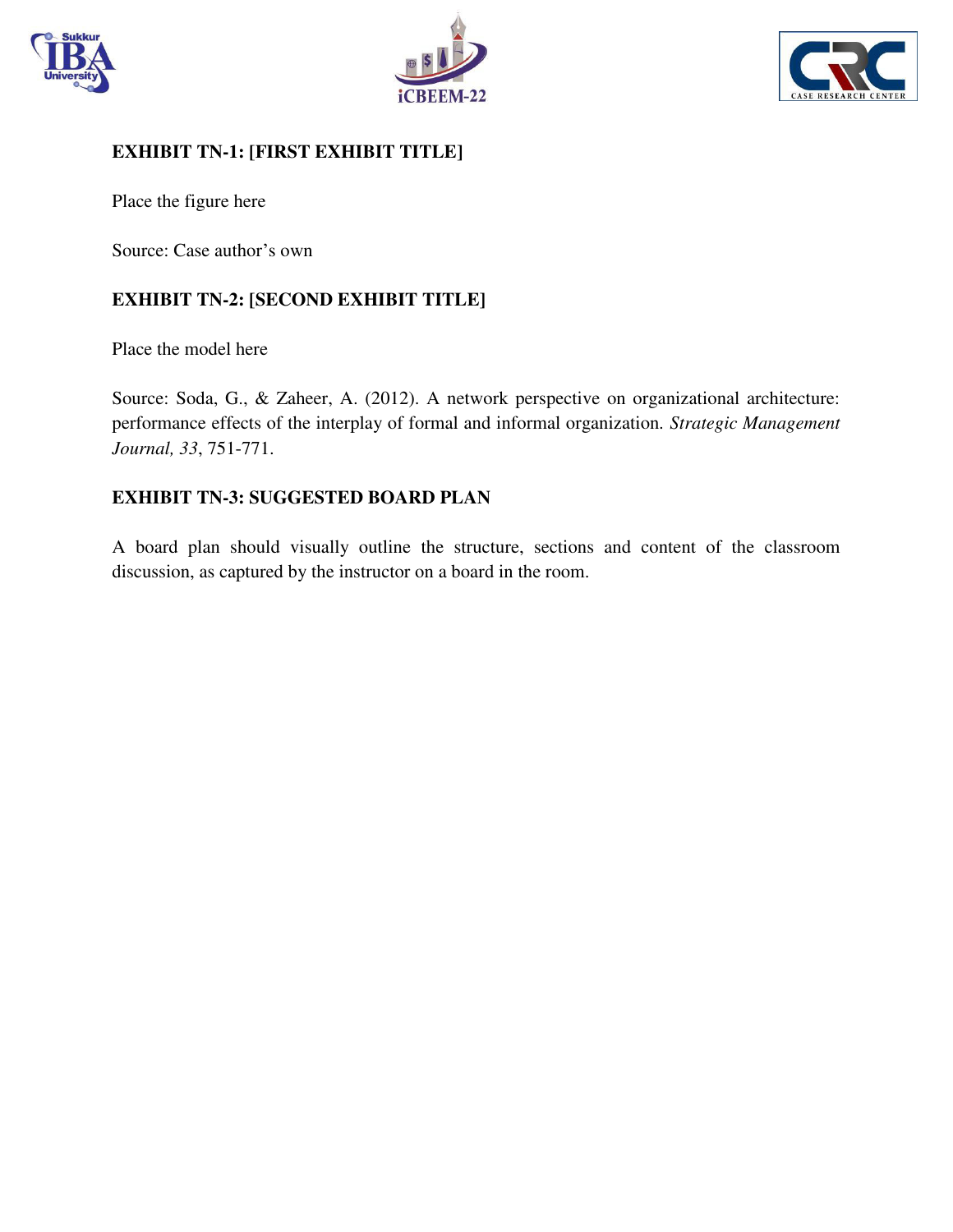





### Subtitle as needed *(paper subtitle)*

First Author Name *line 1 (of Affiliation): Department name of organization* line 2: City, Country; e-mail address Second Author Name *line 1 (of Affiliation): Department. name of organization* line 2: City, Country; e-mail address

*Abstract*- It should be noted that YOUR PAPER for the reviews would be reproduced directly from the pages that you submit. Please follow these format instructions carefully. Papers should be prepared in conformity with this instruction sheet. They should be sized as this page. You should use a standard A4 paper size for your submission. The main content should be in 12 point type and the Times New Roman font. The standard paper length is 20 pages and no author may exceed 25 pages. The abstract should not exceed 150 words. Please include appropriate keywords in your abstract, in alphabetical order, separated by commas.

*Keywords* - Include at least 4-6 keywords or phrases

#### I. INTRODUCTION AND HEADER

This document is a template instruction. For questions on paper guidelines, please contact the conference contact person. Information about final paper submission is available from the conference website or through inquiry to the contact person.

#### II. PAGE LAYOUT

Your paper must use a page size corresponding to A4 which is 210mm (8.27") wide and 297mm (11.69") long. The margins must be set as follows:

- Top = 19mm  $(0.75")$
- Bottom =  $43$ mm  $(1.69")$
- Left =  $Right = 14.32$ mm  $(0.56")$

III. PAGE STYLE

All paragraphs must be indented. All paragraphs must be justified, i.e. both left-justified and right-justified.

#### *A. Text Font of Entire Document*

The entire document should be in Times New Roman font. Recommended font sizes are shown in Table 1.

#### *B. Title and Author Details*

Title must be in 24 pt Regular font. Author name must be in 14 pt Regular font. Author affiliation must be in 12 pt Italic. Email address must be in 12 pt Regular font.

# TABLE I

#### FONT SIZES FOR PAPERS

| Font        | Appearance (in Time New Roman or Times) |             |               |
|-------------|-----------------------------------------|-------------|---------------|
| <b>Size</b> | <b>Regular</b>                          | <b>Bold</b> | <b>Italic</b> |
| 24          | title                                   | <b>Bold</b> |               |